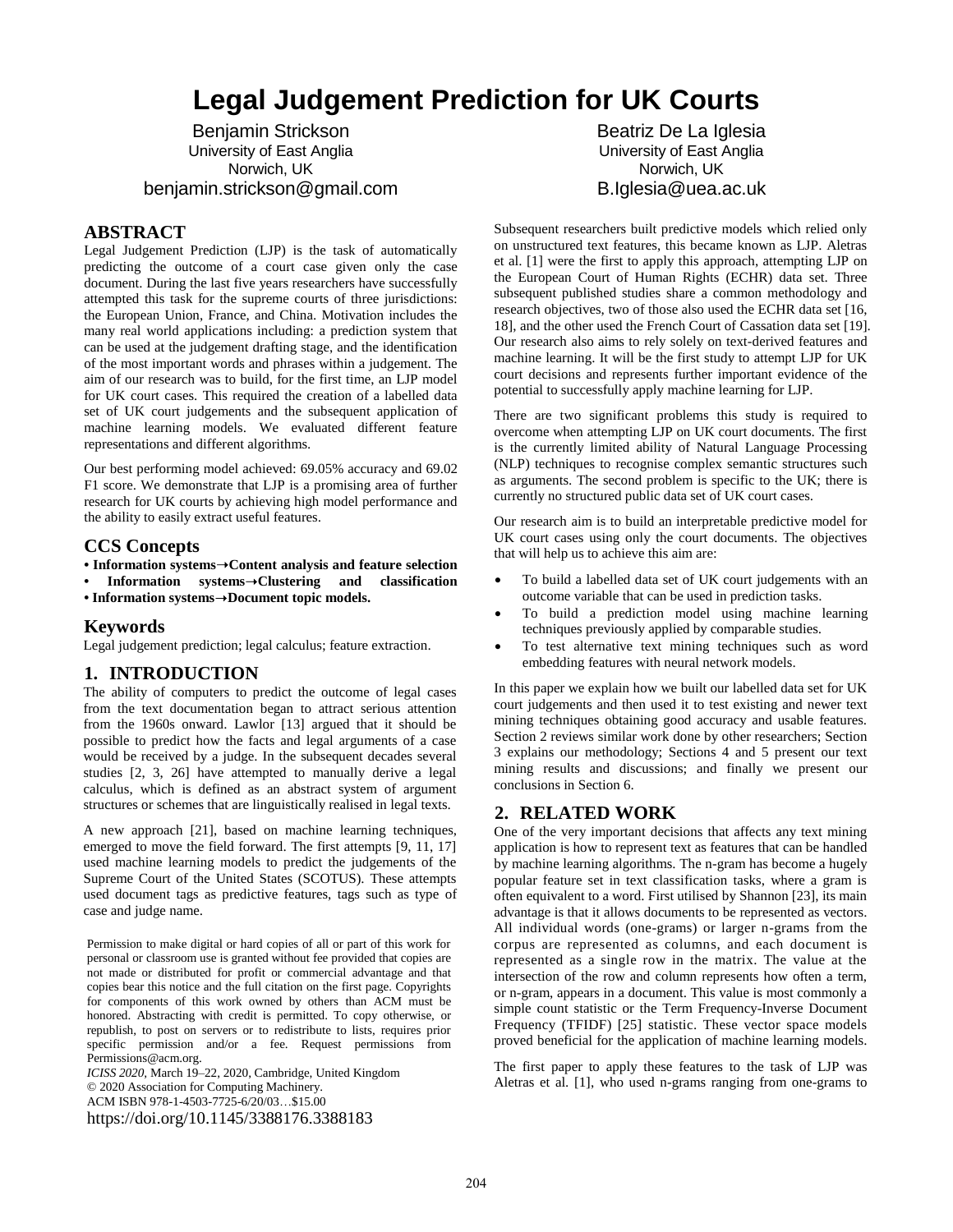four-grams. Three other published studies [16, 18, 19] followed using the same methodology.

An alternative approach known as generative language models has also been applied to extract feature sets for the task of text classification. Blei et al. [5] developed the Latent Dirichlet Allocation (LDA) algorithm which implements this theory by constructing topic clusters out of text documents. The algorithm assumes that documents are composed of a random mixture of latent topics, and each of the topics is characterised by a distribution over words. Some studies [5, 15] have been able to demonstrate a performance benefit in text classification tasks to support the application of LDA feature sets.

A recent alternative to the vector space feature set emerged to address their short-comings; Bengio et al. [4] argued that n-gram feature sets were problematic as they did not consider the similarity between words. They developed a technique known as neural network-based word embeddings in which each word is represented as a vector with multiple dimensions. These dimensions contain values that encode information concerning the target word's surrounding words. This work was supported by Mikolov et al. [20] who developed the Word2Vec algorithm that we will use. This algorithm has two distinct phases: the first phase involves training a neural network to learn word distributions. We will use the Continuous Bag Of Words (CBOW) architecture, where a window of surrounding words is used to predict a target word. The second phase feeds the word vectors from the learned

hidden layer into an output layer, to represent each word as an *n*dimensional vector.

In terms of classification algorithms, we looked at the current LJP literature to select suitable models. All the LJP studies mentioned so far have used Support Vector Machine (SVM)s. Their popularity is due to their high performance across a range of text classification tasks [10, 27, 29]. Additionally we included the Logistic Regression (LR), Random Forest (RF), and k-Nearest Neighbour (k-NN) as used by Liu and Chen [16]. To meet our third research objective we included two neural networks: a Single Layer Perceptron (SLP) and a Multi-Layer Perceptron (MLP).



**Figure 1. Research methodology workflow.** 

# **3. RESEARCH METHODOLOGY**

#### **3.1 Data Collection**

The data set used in this study was restricted to the judgements issued by the UK's highest court of appeal, similar to other studies [1, 6, 16, 18, 19] which focused on one court within one country's legal system. To collect these judgements a web scraper was built.

#### **3.2 Data Labelling**

Each web-scraped case file was divided into the separate judgements passed down by the individual judges. Next, each of these rulings were automatically labelled into 'allow' or 'dismiss' using a pattern matching approach. The files which could not be labelled with an outcome were individually examined before being excluded from the data set. They represent the cases where no final judgement was reached by the judges. To check the accuracy of the labelling methodology a random stratified sample of 5% of the data set was examined. A total of 4,959 text files were labelled after exclusions. This is comparable to three other studies where 584 cases [1, 16] and 3,132 cases [18] were used. It is, however, far fewer than the number of cases used in the study by Medvedeva et al. [19] on the French court of Cassation which had 126,865 cases. Our data collection methodology and code has been made publicly available<sup>1</sup>.

#### **3.3 Pre-processing**

Text that identified with the outcome labels was removed from the data set to avoid giving the classifier the obvious information; this approach is inline with three other studies [1, 18, 19]. However, Liu and Chen [16] do not mention this stage in their review, we are thus cautious about their model results. To ensure that no words could be used as proxies for the labels an additional review of the most highly correlated model features was performed.

The remaining text consisted of a total set of 188,294 unique tokens (words). Reducing this high degree of dimensionality in our data set was considered important to prevent generalisation error and model over fitting. Therefore, we used the preprocessing steps set out by Joachims [10] as our guide and we achieved a significant reduction. The results of applying the different pre-processing steps such as converting to lowercase, removing numbers and stop words and lemmatization are presented in Table 1.

|  | Table 1. Pre-processing steps and resulting token count |
|--|---------------------------------------------------------|
|--|---------------------------------------------------------|

|                      | Unique token (word) count |
|----------------------|---------------------------|
| No pre-processing    | 188,294                   |
| Lowercase conversion | 170,126                   |
| Numbers removed      | 166,949                   |
| Stop words removed   | 166,638                   |
| Lemmatize            | 157,648                   |

#### **3.4 Feature Engineering**

To investigate which features gave best results for our specific environment, our feature sets were: n-grams, topic clusters and word embeddings. For n-grams we used the standard count and

TFIDF implementations. We set  $n$  as one of the parameters to be optimised with a range from one to four. For the topic clusters we decided upon the LDA algorithm; a popular topic modelling

l

<sup>&</sup>lt;sup>1</sup> Code available at

[https://github.com/BStricks/legal\\_document\\_classifier\\_V2](https://github.com/BStricks/legal_document_classifier_V2)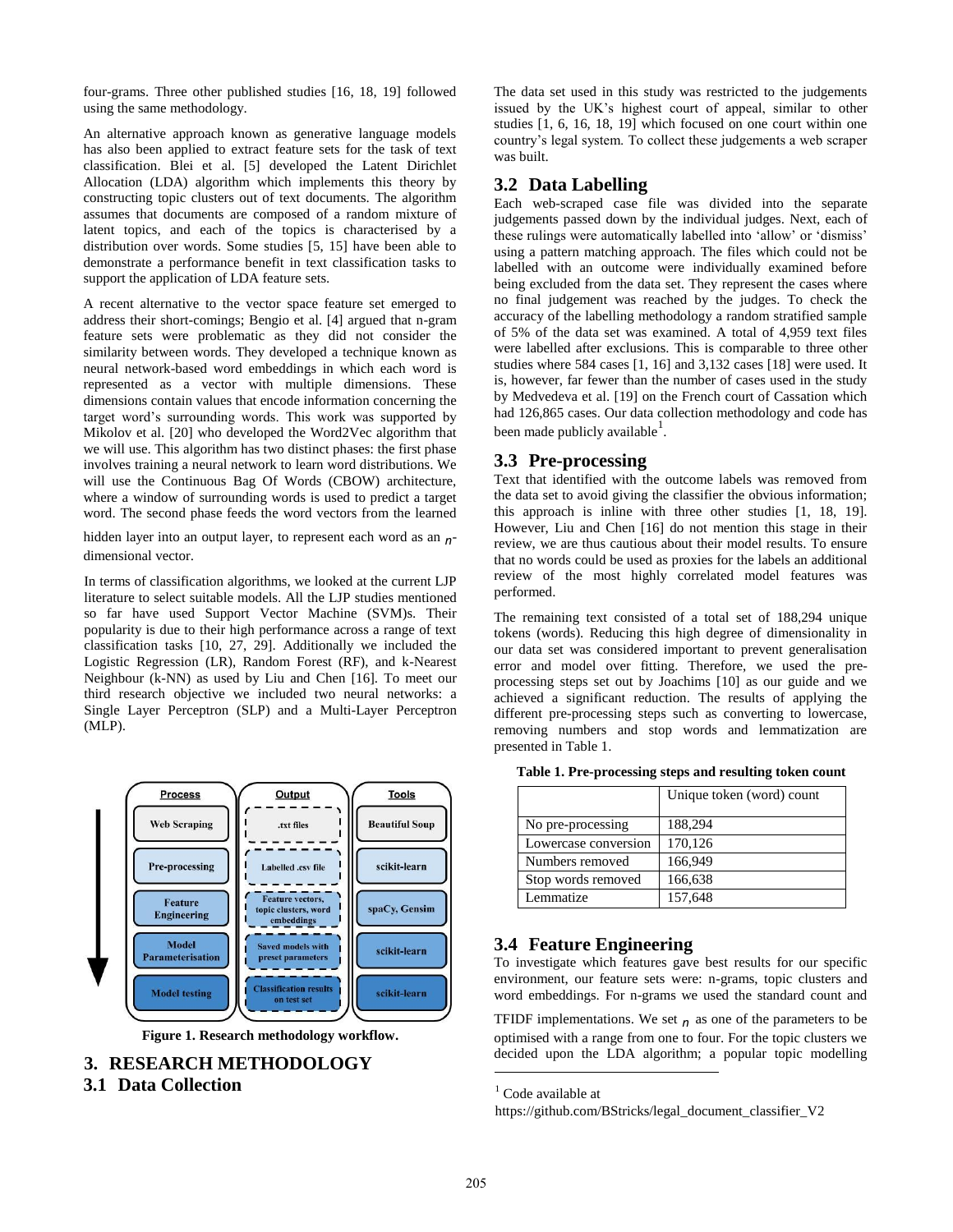algorithm [5, 15]. We set the number of topics as one of the parameters to be optimised, ranging from five to thirty. For the word embedding feature set there was only one relevant study to draw from [6]. We chose to use untrained embeddings because our corpus contained a large number of words that was unique to the legal domain. These context specific words could have been problematic for pre-trained models such as those trained on Google's news feed. We also chose to use the Doc2Vec algorithm [14], which is an extension of the original Word2Vec algorithm that is able to generate document level vectors.

#### **3.5 Model Tuning**

All the above algorithms were implemented in the Python 3 language using the Scikit-learn package [22]. Below are the optimal parameters for each algorithm found by cross-validated random search, taken from the feature set that performed best:

**SVM and TFIDF vectors**: n-gram range (1,3), minimum feature occurrence (1), maximum features (10000), kernel (linear), c (5).

**RF and TFIDF vectors**: n-gram range (1,4), minimum feature occurrence (4), maximum features (4000), number of estimators (1000), max depth (20).

**LR and TFIDF vectors**: n-gram range (1,2), minimum feature occurrence (4), maximum features (None), solver (lbfgs), c (5).

**k-NN and Doc2Vec**: clusters (5).

**SLP and TFIDF vectors**: n-gram range (1,2), minimum feature occurrence (2), maximum features (10000).

**MLP and TFIDF vectors:** n-gram range (1,3), minimum feature occurrence (4), maximum features (10000), solver (adam), hidden layers (2,2), activation (logistic).

We report also for comparison the accuracy of Scikit-learn's dummy classifier which respects the training set's class distribution [22].

#### **3.6 Evaluation**

Our data set was split into two partitions. The first 80% of the data was used for a ten-fold cross-validated random search for hyperparameter optimisation with Scikit-learn [22]. The final 20% of the data, was used as a test set to report model scores. In LJP research average accuracy is the most commonly reported model score, we will report this for our test data. Our study will additionally report: F1, precision, and recall, as they provide important additional information on performance.

# **4. RESULTS**

As shown in Table 3, the top performing combination of model and feature set was the LR algorithm paired with the TFIDF vector representation. This combination achieved an F1 score of 69.02, a precision of 69.05% and a recall of 69.02%. Overall both the RF and LR algorithms performed well across feature sets. SVM, k-NN, and SLP algorithms tended to perform worse across most of the feature sets. Overall the best performing feature sets were the Count and TFIDF vectors, with the topic clusters and word embeddings feature sets performing worse.

For the majority of the model and feature set pairings the F1, recall, and precision scores were roughly equivalent. This is partly due to having a balanced data set; with 2,525 'Allow' cases and 2,434 'Reject' cases. It also suggests that the models are generally good at selecting true positives and avoiding false positives, as well as selecting many of the relevant data points, avoiding false negatives. Additionally the best performing models from each feature set models were analysed with Receiver Operating Characteristic (ROC) curves. This was done to better understand performance at various threshold levels of sensitivity (True Positive Rate or recall) and specificity (or False Positive Rate). The curves, see Fig. 2, support our initial observations of stronger model performance for the count and TFIDF vector feature sets.



**Figure 2. ROC curves for best model and features pairings.** 

# **5. DISCUSSION**

#### **5.1 n-grams**

The strongest performing feature set as measured by the prediction scores was the TFIDF vectors composed of one-grams to two-grams. Given other text classification study results in this area, the high performance of this feature set was expected. Next we considered the usability of the n-gram features, this was an important secondary consideration when evaluating model performance. We extracted the most important n-gram features for our strongest performing vector-space model. Separating the features by outcome label, these are presented in Table 2. A preliminary review shows that these features contain interpretable meanings, and that most of them would generalise well to new cases.

#### **Table 2. Most important n-gram features for the LR model extracted from the TFIDF representation associated with each outcome**

|        | Top 15 most important features                                                                                                                              |
|--------|-------------------------------------------------------------------------------------------------------------------------------------------------------------|
| Reject | rely, Iraq, instance, submit, minimum, actual, main,<br>wreck, hire, hall, covenant, territory,<br>regime, agency, product                                  |
| Allow  | restore, remit, siac, cross appeal, restore order,<br>carrier, situation, segregation, account, declaration,<br>directive, commission, avoid, perform, long |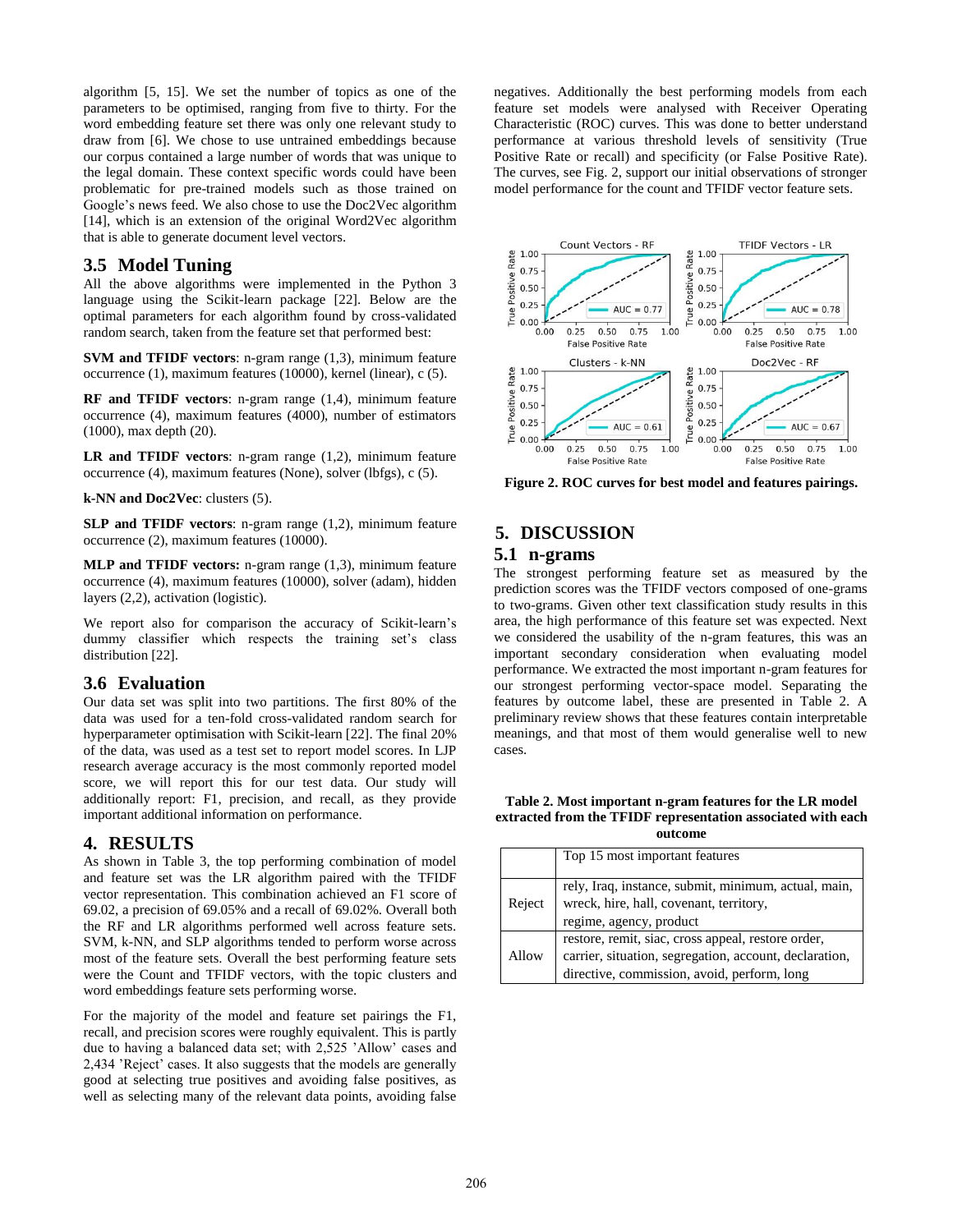|            | Count vectors |       |       | <b>TFIDF</b> vectors |       |       |       | LDA topic clusters |       |       |       | Word embeddings |       |       |       |       |
|------------|---------------|-------|-------|----------------------|-------|-------|-------|--------------------|-------|-------|-------|-----------------|-------|-------|-------|-------|
|            | Acc.          | F1    | Prec. | Rec.                 | Acc.  | F1    | Prec. | Rec.               | Acc.  | F1    | Prec. | Rec.            | Acc.  | F1    | Prec. | Rec.  |
| Dummy      | 52.02         | 52.01 | 52.02 | 52.02                | 49.09 | 49.04 | 49.05 | 49.05              | 49.90 | 49.90 | 49.91 | 49.91           | 49.60 | 49.59 | 49.64 | 49.64 |
| <b>SVM</b> | 61.49         | 61.49 | 61.50 | 61.50                | 65.93 | 65.89 | 65.92 | 65.89              | 52.12 | 50.47 | 52.05 | 51.80           | 60.79 | 60.11 | 62.58 | 61.45 |
| RF         | 66.13         | 66.12 | 66.12 | 66.13                | 66.63 | 66.62 | 66.62 | 66.61              | 56.25 | 55.93 | 56.26 | 56.11           | 64.21 | 64.17 | 64.17 | 64.18 |
| LR         | 65.12         | 65.12 | 65.13 | 65.13                | 69.05 | 69.02 | 69.05 | 69.02              | 53.12 | 53.11 | 53.11 | 53.11           | 62.10 | 62.00 | 62.66 | 62.42 |
| k-NN       | 61.79         | 61.76 | 61.93 | 61.87                | 59.98 | 59.86 | 60.31 | 60.11              | 57.76 | 57.63 | 58.01 | 57.88           | 62.70 | 62.59 | 63.33 | 63.05 |
| <b>SLP</b> | 62.50         | 62.50 | 62.52 | 62.52                | 64.72 | 64.71 | 64.79 | 64.76              | 50.91 | 33.73 | 25.45 | 50.00           | 57.56 | 53.00 | 59.55 | 56.34 |
| <b>MLP</b> | 65.62         | 65.85 | 65.62 | 65.58                | 66.94 | 66.94 | 66.95 | 66.95              | 55.95 | 55.71 | 55.93 | 55.83           | 61.59 | 61.58 | 61.61 | 61.63 |

**Table 3. Results showing Accuracy, F1, Precision and Recall measurements on the test data for different model and feature pairings**

# **5.2 Topic Clusters**

Topic clusters performed relatively poorly compared to the other feature sets, with the best performing model achieving an F1 score of 57.63. Despite these low scores, we assessed their usability by extracting the main features for each topic in Table 4. We can see promising results with each of the topics appearing to coalesce around similar legal areas and terminology. However, a full review of the topics by a trained lawyer may be necessary, though it is considered outside the scope of this paper.

**Table 4. Topic clusters and the most important features associated with each. ('pron' is code for all pronouns)**

| Topic number   | Top 5 most important topic features       |
|----------------|-------------------------------------------|
| 1              | act, pron, provision, section, parliament |
| $\overline{2}$ | pron, court, right, tax, company          |
| 3              | pron, order, court, make, sentence        |
| $\overline{4}$ | pron, act, lord, rule, board              |
| 5              | pron, lord, friend, noble, pron noble     |
| 6              | pron, company, pay, tax, payment          |
| 7              | pron, article, right, state, convention   |
| 8              | pron, offence, criminal, act, police      |
| 9              | pron, child, case, pron, pron court       |
| 10             | pron, court, decision, case, appeal       |
| 11             | pron, law, state, court, jurisdiction     |
| 12             | pron, regulation, work, member, directive |
| 13             | pron, case, claim, damage, lord           |
| 14             | pron, right, property, land, use          |
| 15             | pron, contract, party, agreement, clause  |

# **5.3 Word Embeddings**

Our experiments show that the Doc2Vec word embedding feature set performed reasonably well with the best model achieving an F1 score of 64.17. The expectation had been that word embeddings would deliver the best overall model, given that other researchers have used this feature set to achieve state of the art results. Our explanation for the observed results is that whilst the word embeddings incorporated more contextual information than the other feature sets, the low number of data points in our data set may not have provided the necessary context. Given the success found elsewhere with pre-trained word embeddings we could attempt to construct these for future studies. A potential corpus constructed of all legal judgements from UK courts would provide ideal pretraining for our task. Finally we considered

feature usability; it is noted that they provide significantly less insight than our alternative feature sets.

# **5.4 Machine Learning Algorithms**

We can say that the k-NN and RF algorithms delivered the most consistent results across the feature sets. Whereas the SVM and LR algorithms less consistent performance, determined partly by feature set. We can say that in almost all cases the machine learning algorithms performed better with a reduced feature space. As demonstrated by the parameters selected during crossvalidation.

# **5.5 Neural Nets**

Our choice of artificial neural network architectures for our LJP task did not provide a clear improvement over our standard machine learning models. We used two of the simplest models, whereas text mining researchers working in other domains have recently applied more complex architectures with good results. As expected the MLP out-performed the SLP; this was most likely due to the complex nature of the classification problem. MLP's have an ability to handle complex decision boundaries which may exist in this problem.

Convolution Neural Networks [12, 30], Recurrent Neural Networks [24] or other Deep Learning algorithms may be more suitable for word embeddings [7, 8]. Also, the unpublished results of Chalkidis et al. [6] show the promise of the Hierarchical Attention Network (HAN) architecture. Their models achieved state of the art performance, due to the HAN architecture's suitability for document classification [28].

It is also worth considering that given the black box nature of these algorithms it is much harder to understand which features are used by the models when making their predictions. This means that even those studies [6] which have successfully used neural networks to boost LJP results have been unable to justify model decisions. Current research [6] indicates that there is the potential for attention scores to be used as a proxy for feature extraction; however, this metric has not been thoroughly reviewed or tested for use by legal experts.

# **6. CONCLUSION AND FURTHER WORK**

Against our first objective we achieved the creation of 100 years of labelled UK court judgements. Against our second objective we delivered a predictive model that was both accurate and highly interpretable. We found that both vector space feature sets were able to deliver good results, though TFIDF features paired with the LR algorithm achieved the highest F1 score of 69.02. Extracting the most important features from the vector space and topic cluster models was a relatively easy task and indicates good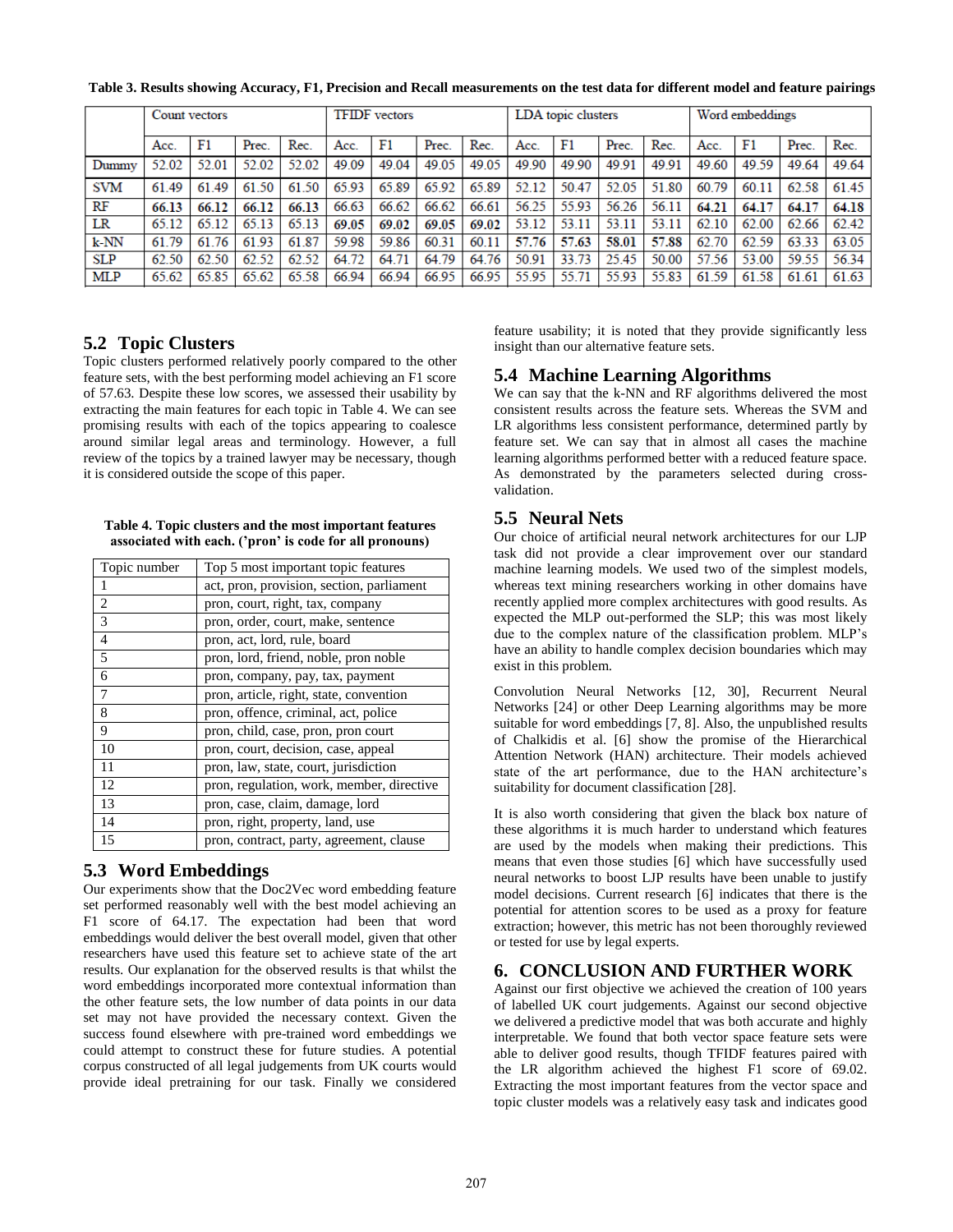potential model usability. Our third objective was the application of word embeddings and neural networks to the task of LJP. Our results were unable to show that word embeddings combined with our choice of neural networks could improve model performance.

A number of more advanced neural network architectures have been used to great effect in other text classification tasks, we believe these could be used to great effect for LJP. Significantly improving the results we had with the SLP and MLP algorithms. The use of ngrams and topic clusters proved successful as predictive feature sets, however, in order to understand their usefulness further testing is needed. Our proposal would be for the independent examination and testing of the extracted features by professional lawyers.

#### **7. REFERENCES**

- [1] Nikolaos Aletras, Dimitrios Tsarapatsanis, Daniel Preoţiuc-Pietro, and Vasileios Lampos. 2016. Predicting judicial decisions of the European Court of Human Rights: A natural language processing perspective. *PeerJ Computer Science* 2 (2016), e93.
- [2] Kevin D. Ashley. 1991. *Modeling Legal Arguments: Reasoning with Cases and Hypotheticals*. MIT Press, Cambridge, MA, USA.
- [3] Trevor Bench-Capon. 1997. Argument in artificial intelligence and law. *Artificial Intelligence and Law* 5, 4 (1997), 249–261.
- [4] Yoshua Bengio, Réjean Ducharme, Pascal Vincent, and Christian Jauvin. 2003. A neural probabilistic language model. *Journal of machine learning research* 3, Feb (2003), 1137–1155.
- [5] David M Blei, Andrew Y Ng, and Michael I Jordan. 2003. Latent dirichlet allocation. *Journal of machine Learning research* 3, Jan (2003), 993–1022.
- [6] Ilias Chalkidis, Ion Androutsopoulos, and Nikolaos Aletras. 2019. Neural Legal Judgment Prediction in English. *CoRR*  abs/1906.02059 (2019). arXiv:1906.02059 http://arxiv.org/abs/1906.02059
- [7] Oduwa Edo-Osagie, Beatriz de la Iglesia, Iain R. Lake, and Obaghe Edeghere. 2019. Deep Learning for Relevance Filtering in Syndromic Surveillance: A Case Study in Asthma/Difficulty Breathing. In *ICPRAM*.
- [8] Oduwa Edo-Osagie, Iain Lake, Obaghe Edeghere, and Beatriz DeÂăLa Iglesia. 2019. Attention-Based Recurrent Neural Networks (RNNs) for Short Text Classification: An Application in Public Health Monitoring. In *Advances in Computational Intelligence*, Ignacio Rojas, Gonzalo Joya, and Andreu Catala (Eds.). Springer International Publishing, Cham, 895–911.
- [9] Roger Guimerà and Marta Sales-Pardo. 2011. Justice blocks and predictability of us supreme court votes. *PloS one* 6, 11 (2011), e27188.
- [10] Thorsten Joachims. 1998. Text categorization with Support Vector Machines: Learning with many relevant features. In *Machine Learning: ECML-98*, Claire Nédellec and Céline Rouveirol (Eds.). Springer Berlin Heidelberg, Berlin, Heidelberg, 137–142.
- [11] Daniel Martin Katz, Michael J Bommarito II, and Josh Blackman. 2017. A general approach for predicting the

behavior of the Supreme Court of the United States. *PloS one*  12, 4 (2017), e0174698.

[12] Siwei Lai, Liheng Xu, Kang Liu, and Jun Zhao. 2015. Recurrent Convolutional Neural Networks for Text Classification. In *Proceedings of the Twenty-Ninth AAAI Conference on Artificial Intelligence (AAAI'15)*. AAAI Press, 2267–2273.

http://dl.acm.org/citation.cfm?id=2886521.2886636

- [13] Reed C Lawlor. 1963. What computers can do: Analysis and prediction of judicial decisions. *ABAJ* 49 (1963), 337.
- [14] Quoc Le and Tomas Mikolov. 2014. Distributed representations of sentences and documents. In *Proceedings of the 31st International Conference on International Conference on Machine Learning - Volume 32 (ICML'14)*. JMLR.org, II–1188–II–1196. http://dl.acm.org/citation.cfm?id=3044805.3045025
- [15] Sangno Lee, Jaeki Song, and Yongjin Kim. 2010. An empirical comparison of four text mining methods. *Journal of Computer Information Systems* 51, 1 (2010), 1–10.
- [16] Zhenyu Liu and Huanhuan Chen. 2017. A predictive performance comparison of machine learning models for judicial cases. In *2017 IEEE Symposium Series on Computational Intelligence (SSCI)*. IEEE, IEEE, 1–6.
- [17] Andrew D Martin, Kevin M Quinn, Theodore W Ruger, and Pauline T Kim. 2004. Competing approaches to predicting supreme court decision making. *Perspectives on Politics* 2, 4 (2004), 761–767.
- [18] Masha Medvedeva, Michel Vols, and Martijn Wieling. 2018. Judicial Decisions of the European Court of Human Rights: Looking into the Crystal Ball. In *Proceedings of the Conference on Empirical Legal Studies*.
- [19] Masha Medvedeva, Michel Vols, and Martijn Wieling. 2019. Using machine learning to predict decisions of the European Court of Human Rights. *Artificial Intelligence and Law* (26 Jun 2019), 1–30. https://doi.org/10.1007/s10506-019-09255 y
- [20] Tomas Mikolov, Wen-tau Yih, and Geoffrey Zweig. 2013. Linguistic Regularities in Continuous Space Word Representations. In *Proceedings of the 2013 Conference of the North American Chapter of the Association for Computational Linguistics: Human Language Technologies*. Association for Computational Linguistics, Atlanta, Georgia, 746–751. https://www.aclweb.org/anthology/N13-1090
- [21] Marie-Francine Moens, Erik Boiy, Raquel Mochales Palau, and Chris Reed. 2007. Automatic Detection of Arguments in Legal Texts. In *Proceedings of the 11th International Conference on Artificial Intelligence and Law (ICAIL '07)*. ACM, New York, NY, USA, 225–230. https://doi.org/10.1145/1276318.1276362
- [22] F. Pedregosa, G. Varoquaux, A. Gramfort, V. Michel, B. Thirion, O. Grisel, M. Blondel, P. Prettenhofer, R. Weiss, V. Dubourg, J. Vanderplas, A. Passos, D. Cournapeau, M. Brucher, M. Perrot, and E. Duchesnay. 2011. Scikit-learn: Machine Learning in Python. *Journal of Machine Learning Research* 12 (2011), 2825–2830.
- [23] Claude Elwood Shannon. 1948. A mathematical theory of communication. *Bell system technical journal* 27, 3 (1948), 379–423.